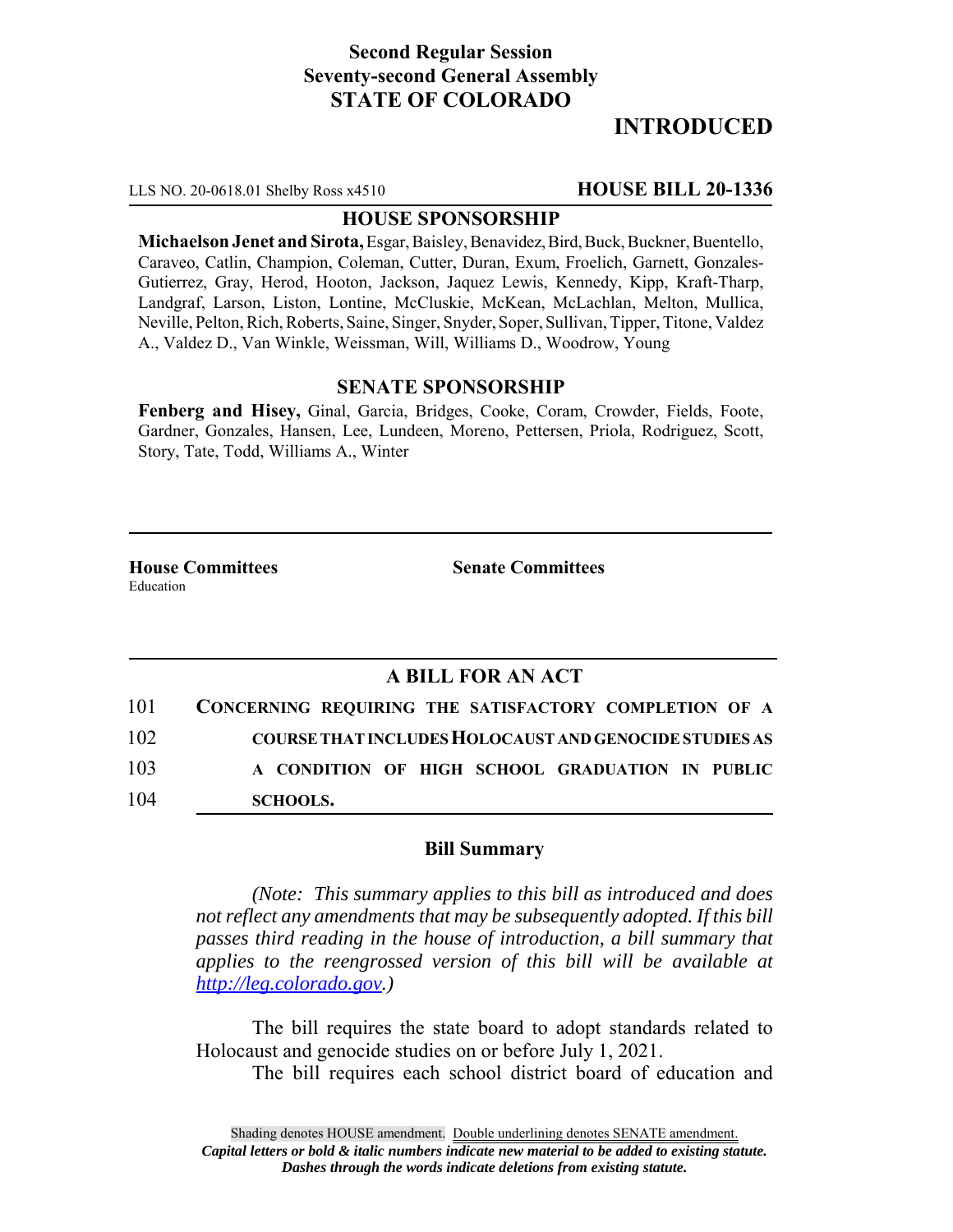charter school to incorporate the standards on Holocaust and genocide studies adopted by the state board into an existing course that is currently a condition of high school graduation for school years beginning on or after July 1, 2022.

The bill requires the department of education to create and maintain a publicly available resource bank of materials pertaining to Holocaust and genocide courses and programs, which must be available for access by public schools no later than July 1, 2021.

- *Be it enacted by the General Assembly of the State of Colorado:*
- **SECTION 1.** In Colorado Revised Statutes, **add** 22-1-104.7 as follows:

 **22-1-104.7. Teaching of Holocaust and genocide studies - definitions.** (1) AS USED IN THIS SECTION, UNLESS THE CONTEXT OTHERWISE REQUIRES:

- (a) "GENOCIDE" MEANS ANY OF THE FOLLOWING ACTS COMMITTED WITH THE INTENT TO DESTROY, IN WHOLE OR IN PART, A NATIONAL,
- ETHNIC, RACIAL, OR RELIGIOUS GROUP:
- (I) KILLING MEMBERS OF A NATIONAL, ETHNIC, RACIAL, OR RELIGIOUS GROUP;
- (II) CAUSING SERIOUS BODILY OR MENTAL HARM TO MEMBERS OF A NATIONAL, ETHNIC, RACIAL, OR RELIGIOUS GROUP;
- (III) DELIBERATELY INFLICTING ON A NATIONAL, ETHNIC, RACIAL,
- OR RELIGIOUS GROUP CONDITIONS OF LIFE CALCULATED TO BRING ABOUT
- 16 ITS PHYSICAL DESTRUCTION IN WHOLE OR IN PART;
- (IV) IMPOSING MEASURES INTENDED TO PREVENT BIRTHS WITHIN
- A NATIONAL, ETHNIC, RACIAL, OR RELIGIOUS GROUP; OR
- (V) FORCIBLY TRANSFERRING CHILDREN OF A NATIONAL, ETHNIC,
- RACIAL, OR RELIGIOUS GROUP TO ANOTHER GROUP.
- (b) "HOLOCAUST" MEANS THE SYSTEMATIC, BUREAUCRATIC,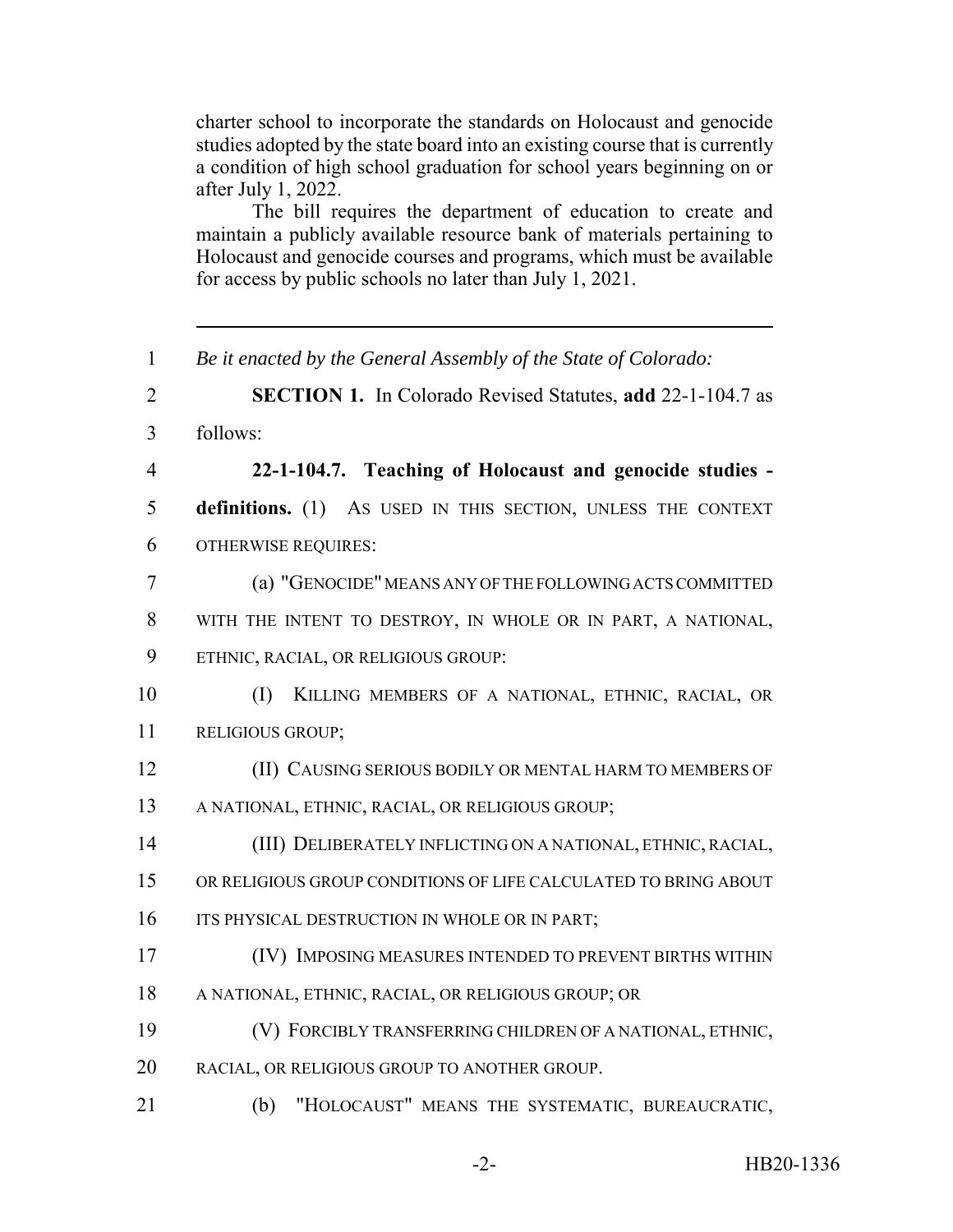STATE-SPONSORED PERSECUTION AND MURDER OF APPROXIMATELY SIX 2 MILLION JEWS AND FIVE MILLION INDIVIDUALS TARGETED FOR THEIR RELIGION, DISABILITY, OR IDENTITY BY THE NAZI REGIME AND ITS COLLABORATORS.

 (c) "HOLOCAUST AND GENOCIDE STUDIES" MEANS STUDIES ON THE HOLOCAUST, GENOCIDE, AND OTHER ACTS OF MASS VIOLENCE, INCLUDING BUT NOT LIMITED TO THE ARMENIAN GENOCIDE.

 (2) FOR SCHOOL YEARS BEGINNING ON OR AFTER JULY 1, 2022, EACH SCHOOL DISTRICT BOARD OF EDUCATION AND CHARTER SCHOOL SHALL INCORPORATE THE STANDARDS ON HOLOCAUST AND GENOCIDE STUDIES DEVELOPED BY THE STATE BOARD PURSUANT TO SECTION 22-7-1005 (2.7) INTO AN EXISTING COURSE THAT IS CURRENTLY A CONDITION OF HIGH SCHOOL GRADUATION.

 (3) A SCHOOL DISTRICT OR CHARTER SCHOOL MAY UTILIZE THE RESOURCE BANK CREATED PURSUANT TO SECTION 22-2-127.3 OR OTHER ALTERNATIVE PROGRAMS OR MATERIALS TO IMPLEMENT THE PROVISIONS OF THIS SECTION. ANY PROGRAMS OR MATERIALS USED IN TEACHING HOLOCAUST AND GENOCIDE STUDIES MUST REPRESENT BEST PRACTICES AND BE DEVELOPED USING INPUT FROM EXPERTS IN THE AREA OF HOLOCAUST AND GENOCIDE STUDIES.

 **SECTION 2.** In Colorado Revised Statutes, 22-7-1005, **add** (2.7) as follows:

 **22-7-1005. Preschool through elementary and secondary education - aligned standards - adoption - revisions.** (2.7) (a) ON OR 25 BEFORE JULY 1, 2021, THE STATE BOARD SHALL ADOPT STANDARDS THAT IDENTIFY THE KNOWLEDGE AND SKILLS THAT STUDENTS SHOULD ACQUIRE AS A CONDITION OF HIGH SCHOOL GRADUATION RELATED TO HOLOCAUST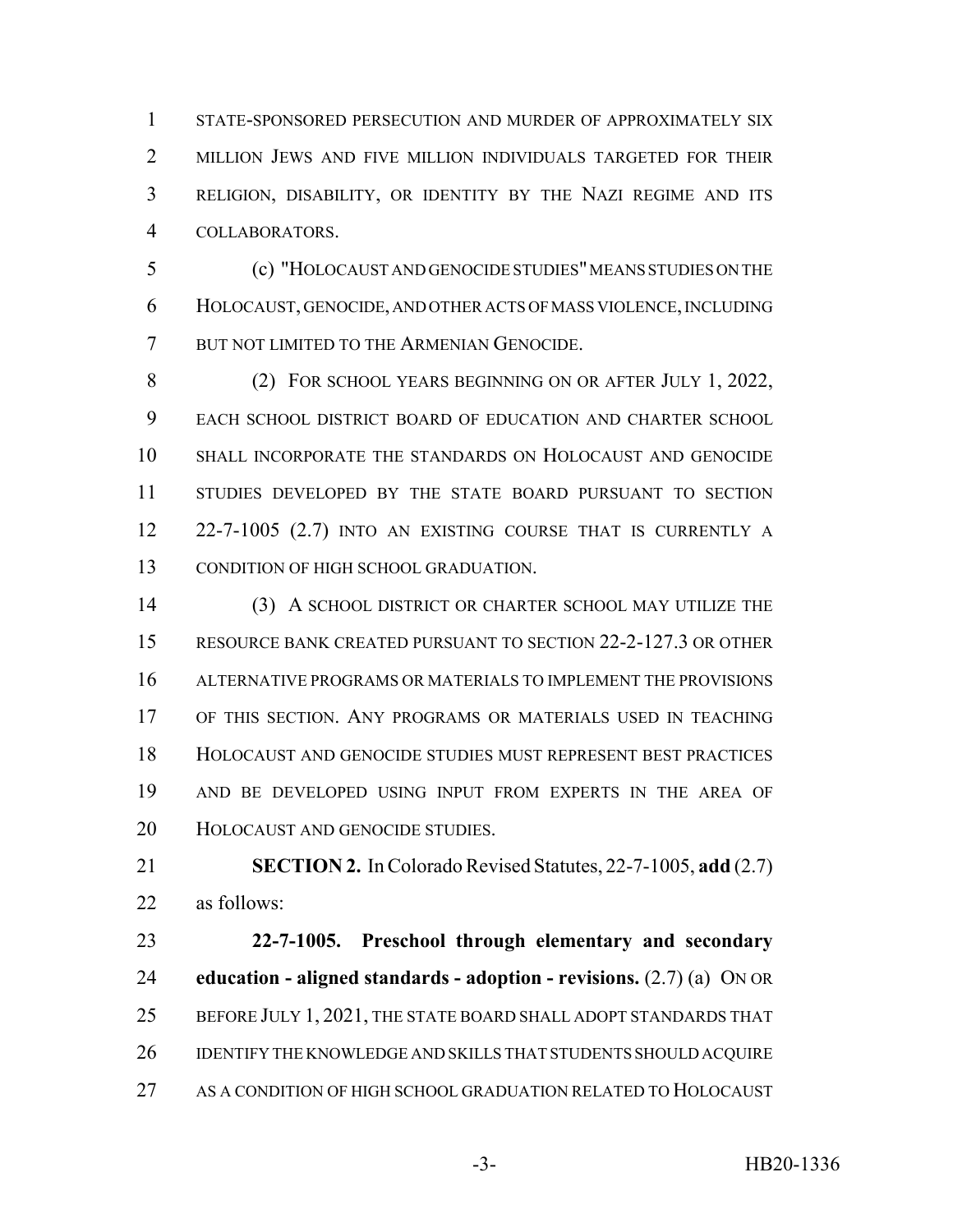AND GENOCIDE STUDIES, AS DEFINED IN SECTION 22-1-104.7 (1), 2 INCLUDING BUT NOT LIMITED TO THE ARMENIAN GENOCIDE. (b) IN CREATING THE STANDARDS DESCRIBED IN SUBSECTION (2.7)(a) OF THIS SECTION, THE DEPARTMENT OF EDUCATION SHALL UTILIZE A STAKEHOLDER PROCESS THAT IS COST-EFFECTIVE AND EFFICIENT, INCLUDING THE USE OF EXPERTS IN THE COMMUNITY. **SECTION 3.** In Colorado Revised Statutes, **add** 22-2-127.3 as follows: **22-2-127.3. Holocaust and genocide studies - resource bank - technical assistance - definitions.** (1) AS USED IN THIS SECTION, UNLESS 11 THE CONTEXT OTHERWISE REQUIRES: (a) "GENOCIDE" HAS THE SAME MEANING AS SET FORTH IN SECTION  $22 - 1 - 104.7$  (1)(a). (b) "HOLOCAUST" HAS THE SAME MEANING AS SET FORTH IN SECTION 22-1-104.7 (1)(b). (c) "HOLOCAUST AND GENOCIDE STUDIES" HAS THE SAME 17 MEANING AS SET FORTH IN SECTION 22-1-104.7 (1)(c). (2) (a) THE DEPARTMENT SHALL CREATE AND MAINTAIN A PUBLICLY AVAILABLE RESOURCE BANK OF MATERIALS PERTAINING TO HOLOCAUST AND GENOCIDE COURSES AND PROGRAMS. AT A MINIMUM, THE RESOURCE BANK MUST INCLUDE: (I) SAMPLE ACADEMIC CONTENT STANDARDS FOR HOLOCAUST AND GENOCIDE STUDIES; **(II) SAMPLE PROGRAMS OF INSTRUCTION FOR HOLOCAUST AND**  GENOCIDE STUDIES; (III) SAMPLES OF HOLOCAUST AND GENOCIDE STUDIES LEARNING RESOURCES, INCLUDING FIRST-PERSON TESTIMONY; -4- HB20-1336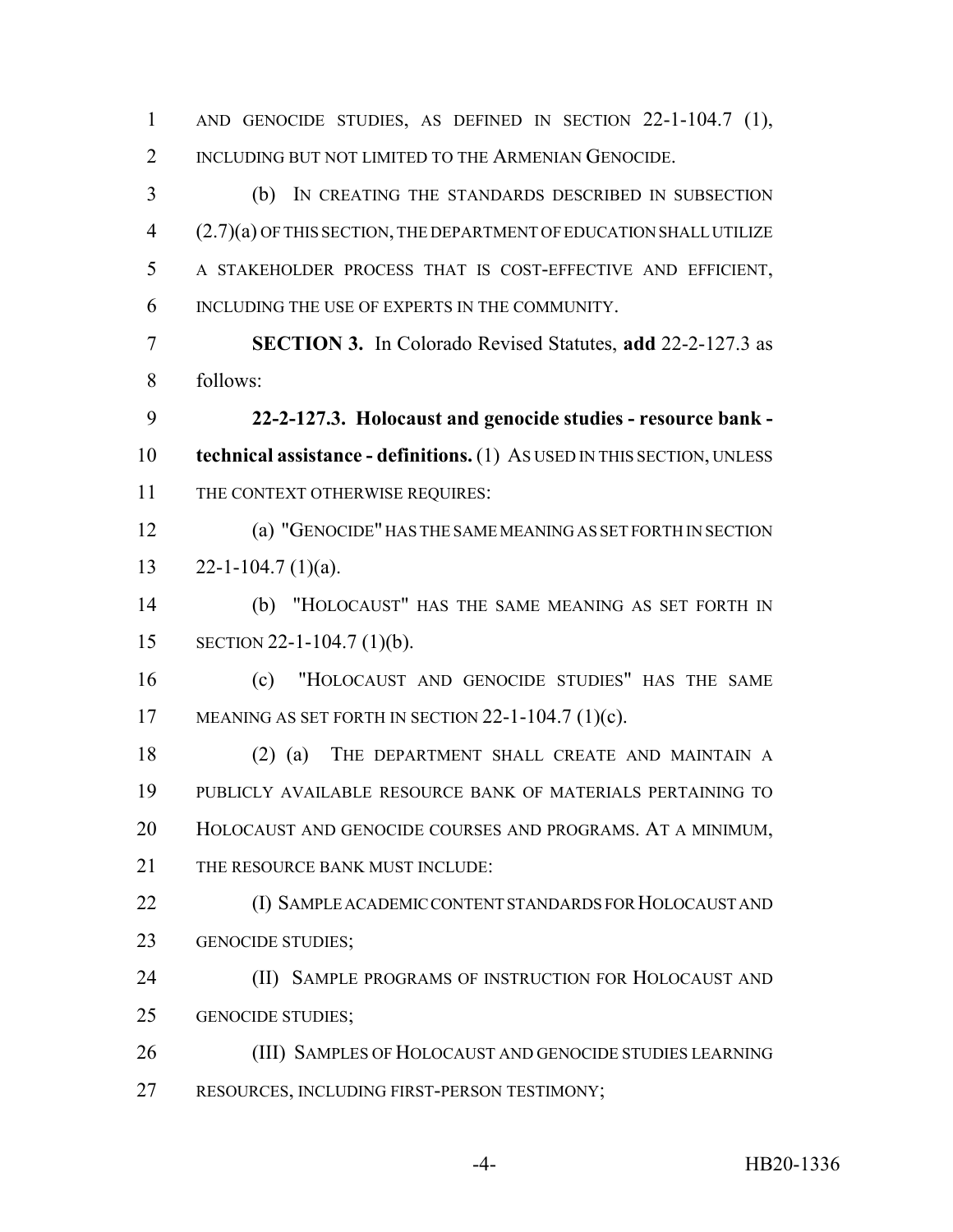(IV) SAMPLE MATERIALS FOR PROFESSIONAL EDUCATOR DEVELOPMENT IN TEACHING HOLOCAUST AND GENOCIDE STUDIES; AND

 (V) CASE STUDIES ON THE HOLOCAUST AND GENOCIDES, INCLUDING BUT NOT LIMITED TO THE ARMENIAN GENOCIDE.

 (b) THE DEPARTMENT SHALL ENSURE THAT THE MATERIALS INCLUDED IN THE RESOURCE BANK REPRESENT THE BEST PRACTICES IN TEACHING HOLOCAUST AND GENOCIDE STUDIES, AND THE DEPARTMENT SHALL SEEK INPUT FROM EXPERTS IN THE AREA OF HOLOCAUST AND GENOCIDE STUDIES IN COMPILING THE MATERIALS.

 (c) THE DEPARTMENT SHALL ENSURE THAT THE RESOURCE BANK 11 IS AVAILABLE FOR ACCESS BY SCHOOL DISTRICTS, CHARTER SCHOOLS, 12 BOARDS OF COOPERATIVE SERVICES, AND THE PUBLIC BY JULY 1, 2021.

13 (3) TO THE EXTENT SUCH RESOURCES AND TOOLS ARE READILY AVAILABLE TO THE DEPARTMENT, THE RESOURCE BANK MAY ALSO:

 (a) IDENTIFY EXISTING RESOURCES AND TOOLS THAT PROVIDE OPPORTUNITIES FOR EXPERTS IN HOLOCAUST AND GENOCIDE STUDIES TO BE PAIRED WITH A TEACHER IN THE CLASSROOM TO CO-TEACH COURSES IN HOLOCAUST AND GENOCIDE STUDIES; AND

 (b) INCLUDE A LISTING OF SCHOOLS AND SCHOOL DISTRICTS THAT ARE INTERESTED IN FINDING EXPERTS WHO WISH TO VOLUNTEER TO CO-TEACH COURSES IN HOLOCAUST AND GENOCIDE STUDIES AND A LISTING OF EXPERTS WHO ARE INTERESTED IN VOLUNTEERING TO CO-TEACH SUCH COURSES.

 (4) THE DEPARTMENT MAY SEEK, ACCEPT, AND EXPEND GIFTS, GRANTS, OR DONATIONS FROM PRIVATE OR PUBLIC SOURCES FOR THE PURPOSES OF THIS SECTION.

**SECTION 4. Act subject to petition - effective date.** This act